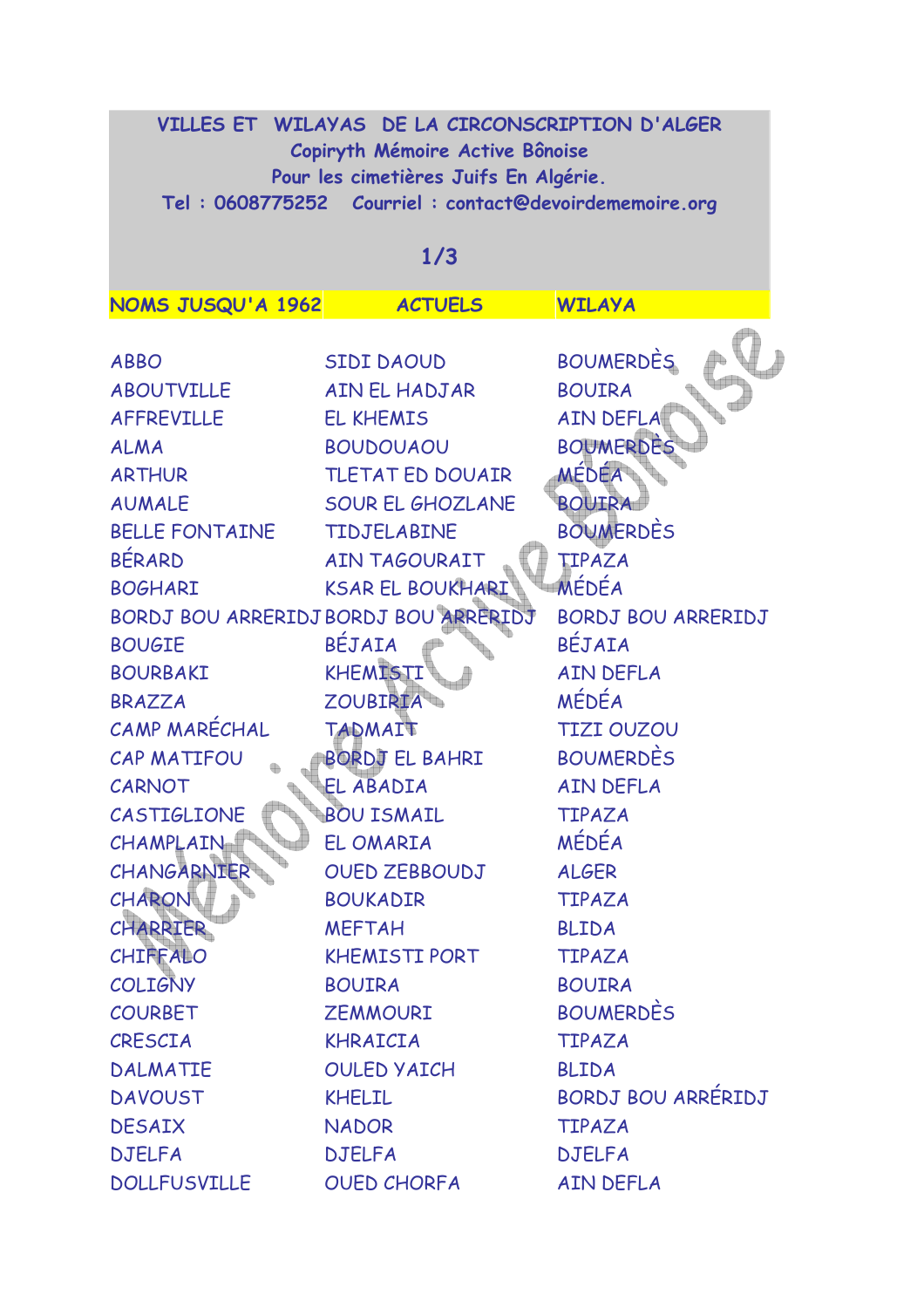| <b>DUPERRE</b>        | AIN DEFLA                      | <b>AIN DEFLA</b>  |
|-----------------------|--------------------------------|-------------------|
| <b>DUPLEIX</b>        | <b>DAMOUS</b>                  | <b>TIPAZA</b>     |
| EL OUED               | EL OUED                        | EL OUED           |
| <b>FONDOUK</b>        | KHEMIS EL KHECHNA              | <b>BOUMERDES</b>  |
| FONTAINE GÉNIE        | HADJERET ENNOUS                | <b>TIPAZA</b>     |
| FORT DE L'EAU         | <b>BORDJ EL KIFFAN</b>         | <b>ALGER</b>      |
| <b>FORT FLATTERS</b>  | BORDJ OMAR DRISS               | <b>ILLIZI</b>     |
| FORT NATIONAL         | LARBAA NATH IRATHEN TIZI OUZOU |                   |
| FORT POLIGNAC         | <b>ILLIZI</b>                  | <b>ILLIZI</b>     |
| GHARDAIA              | GHARDAIA                       | GHARDAIA          |
| GUYOTVILLE            | <b>AIN BÉNIAN</b>              | <b>TIPAZA</b>     |
| <b>HAUSSONVILLERS</b> | NACIRIA                        | <b>BOUMERDES</b>  |
| <b>JORRAF</b>         | <b>TAMESGUIDA</b>              | MÉDÉA             |
| LA RÉUNION            | OUED GHIR                      | BÉJAIA            |
| LAGKOUAT              | <b>LAGHOUAT</b>                | LAGHOUAT          |
| <b>LANNOY</b>         | <b>DJENDEL</b>                 | <b>AIN DEFLA</b>  |
| <b>LAPERRINE</b>      | <b>DJEBAHIA</b>                | <b>BOUIRA</b>     |
| LAVARANDE             | SIDI LAKHDAR                   | <b>AIN DEFLA</b>  |
| <b>LAVIGERIE</b>      | <b>DJENDEL</b>                 | MÉDÉA             |
| <b>LETOURNEUX</b>     | <b>DERRAG</b>                  | MÉDÉA             |
| LODI                  | DRAA ESMAR                     | MÉDÉA             |
| M'SILA                | M'SILA                         | M'SILA            |
| <b>MAGINOT</b>        | CHELALET ADHAOURA              | MÉDÉA             |
| <b>MAILLOT</b>        | M'CHEDALLAH                    | <b>BOUIRA</b>     |
| <b>MAISON BLANCHE</b> | DAR EL BEIDA                   | <b>ALGER</b>      |
| <b>MAISON CARREE</b>  | <b>EL HARRACH</b>              | <b>ALGER</b>      |
| <b>MARBOT</b>         | <b>TARIK IBN ZIAD</b>          | <b>AIN DEFLA</b>  |
| MARCEAU               | <b>MÉNACEUR</b>                | <b>TIPAZA</b>     |
| <b>MARECHAL FOCH</b>  | ARBATACHE                      | <b>ALGER</b>      |
| <b>MARENGO</b>        | <b>HADJOUT</b>                 | <b>TIPAZA</b>     |
| MARGUERITTE           | <b>AIN TORKI</b>               | <b>AIN DEFLA</b>  |
| <b>MASQUERAY</b>      | <b>DJOUAB</b>                  | MÉDÉA             |
| <b>MÉNERVILLE</b>     | <b>THÉNIA</b>                  | <b>BOUMERDES</b>  |
| <b>MICHELET</b>       | AIN EL HAMMAM                  | <b>TIZI OUZOU</b> |
| <b>MILIANA</b>        | <b>MILIANA</b>                 | <b>ALGER</b>      |
| <b>MIRABEAU</b>       | DRAA BEN KHADDA                | <b>TIZI OUZOU</b> |
| <b>MONTEBELLO</b>     | <b>SIDI RACHED</b>             | <b>TIPAZA</b>     |
| <b>MOUKA</b>          | IGHIL ALI                      | BÉJAIA            |